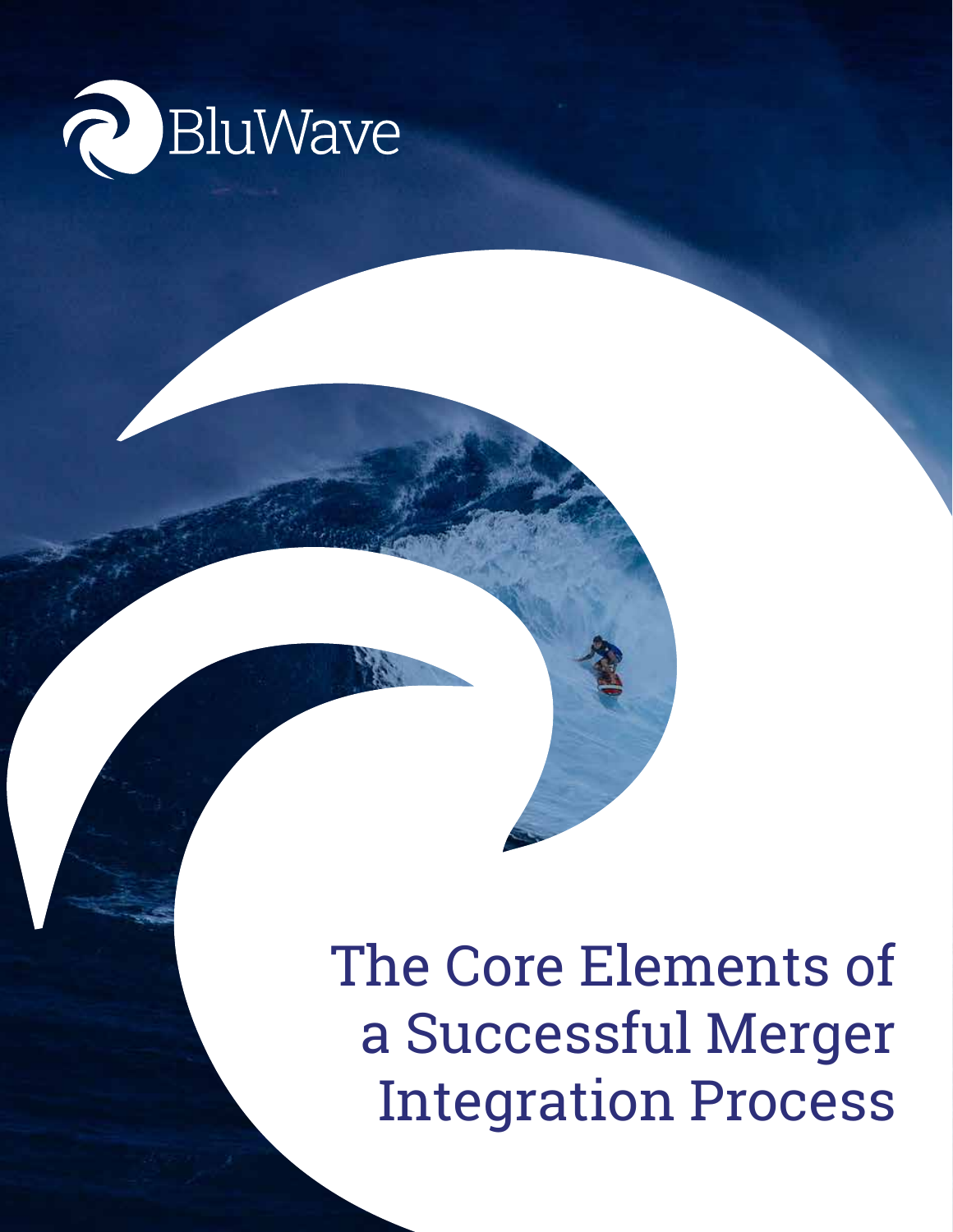

Although mergers give companies an opportunity to capitalize on their shared strengths and drastically improve performance, they're complex undertakings that require rigorous planning, the ability to capture revenue and cost synergies, and the integration of two separate company cultures. To make the merger integration (MI) process as smooth and productive as possible, companies have to establish dedicated transition teams, focus on cultural alignment, and make the most of each partner's unique capabilities.

Properly executed mergers help companies increase productivity, strengthen workforces, and move into new markets. When companies join forces, the point isn't just to increase their capacities in a linear way – as in,  $1 + 1 = 2$ . The point is to unlock synergies that can catalyze more rapid growth than they ever would have been capable of separately: 1 +  $1 > 2$ .

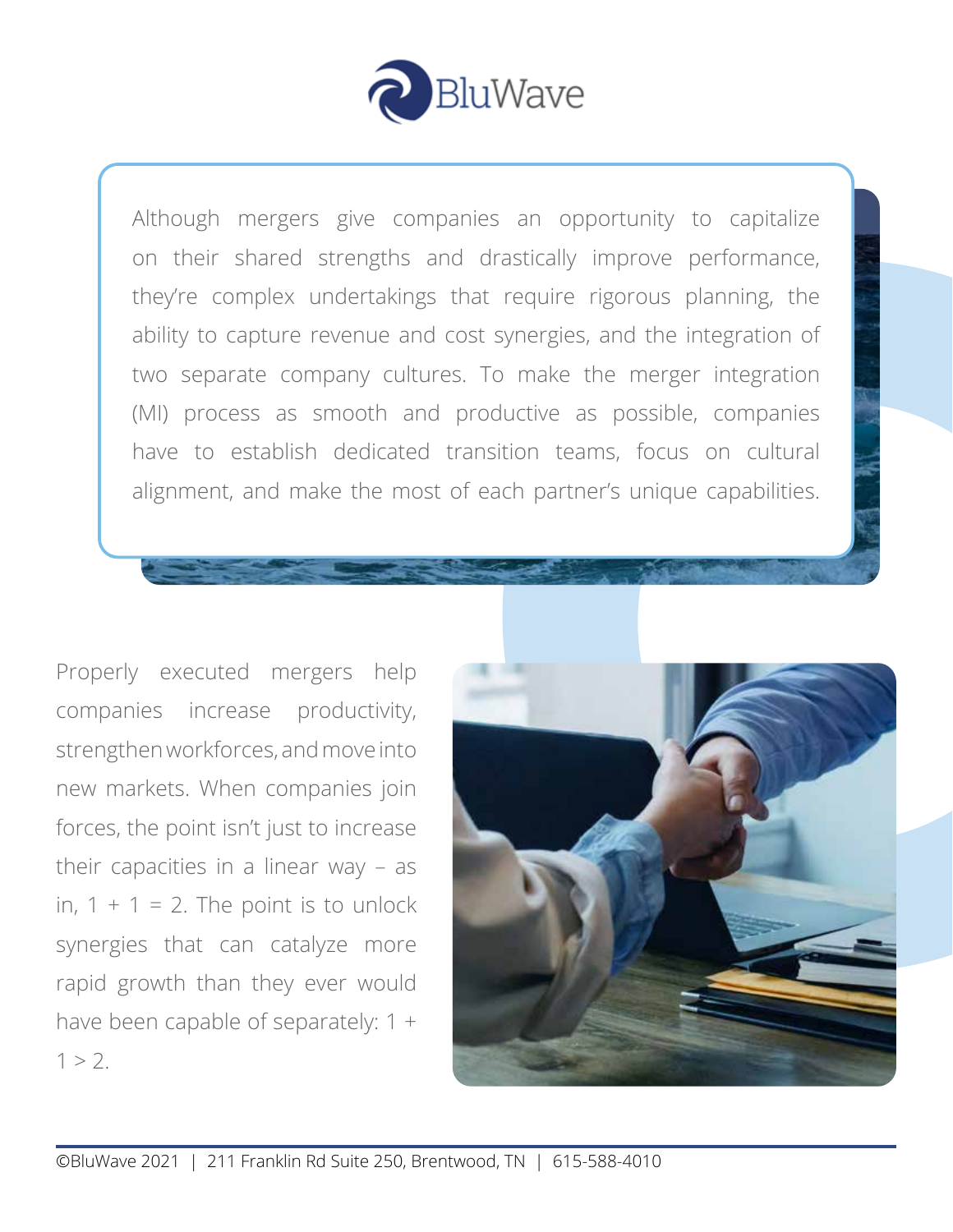

To make this ambition a reality, companies have to develop and implement a merger integration (MI) strategy that begins with comprehensive due diligence, builds into effective processes for synthesizing disparate workforces and operations, and ultimately adds value for both parties. Successful mergers are all about people – not only the combination of two compatible and mutually supportive workforces, but also the appropriate delegation of roles and responsibilities, the creation of dedicated teams that ensure the transition goes smoothly, and an explicit focus on developing a healthy shared culture.



Although mergers can have a powerful multiplier effect on companies' performance, the merger integration process can generate significant logistical obstacles that harm productivity and employee morale. This is the scenario that has to be avoided at all costs:  $1 + 1 < 2$ . However, as long as companies conduct thorough due diligence, get people in the right places at the right times, and establish processes that streamline the transition, they'll be in a position to capitalize on their strengths, mitigate their weaknesses, and create a new company that goes beyond anything they could have accomplished on their own.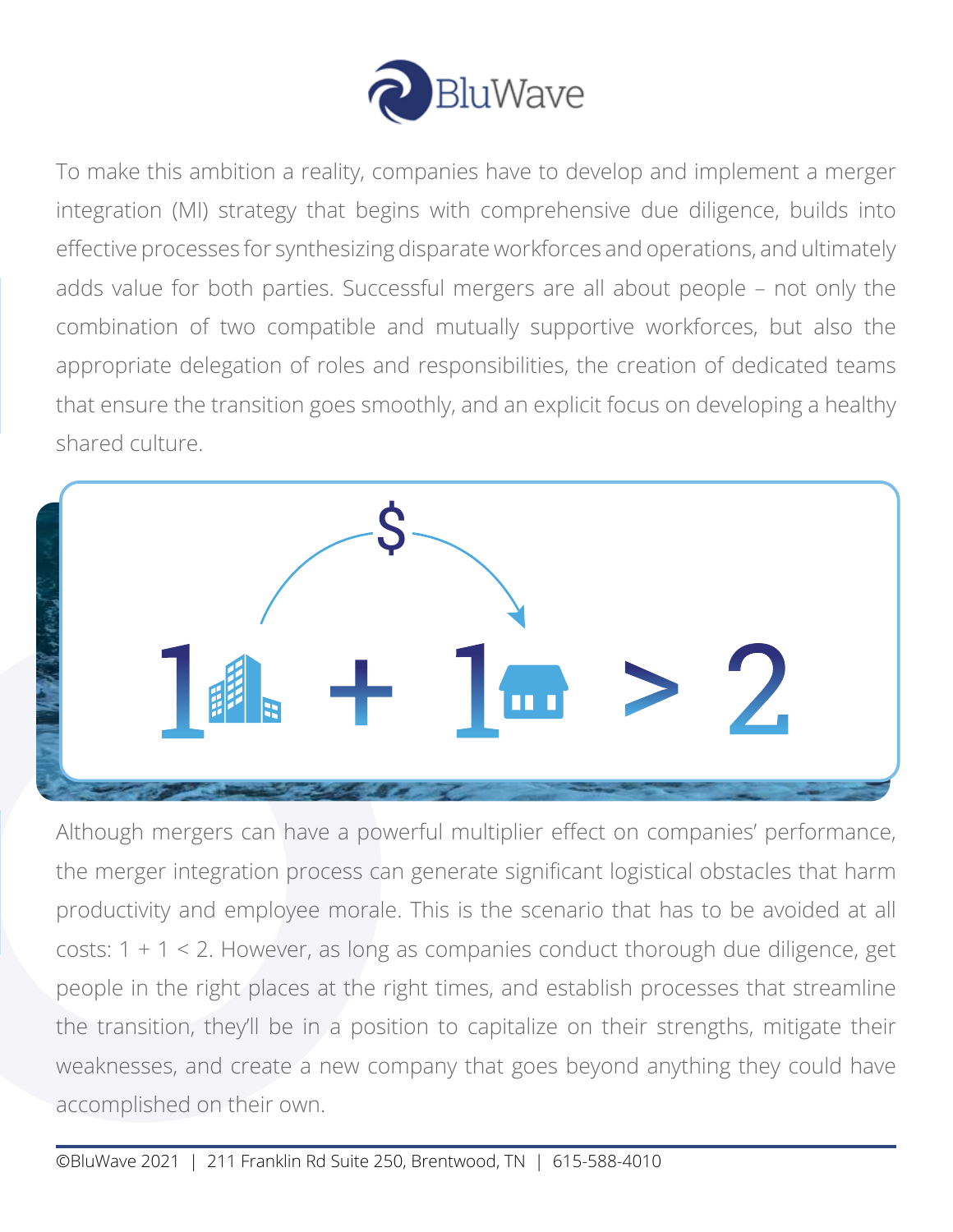

### Your Merger Integration Plan Should Be Synergy-Focused

The first step in any merger integration process is the initial due diligence phase in which companies identify how a merger can help them innovate and grow more quickly. But this is only the beginning – MI leaders also have to discover the specific areas where synergies are most likely to emerge and dedicate resources toward realizing those synergies.



Considering the stark discrepancies between where companies are and where they would like to be on their ability to identify and leverage synergies, it's clear that they need to try new strategies for doing so. For example, as with so much of the MI process, people are the key drivers of performance.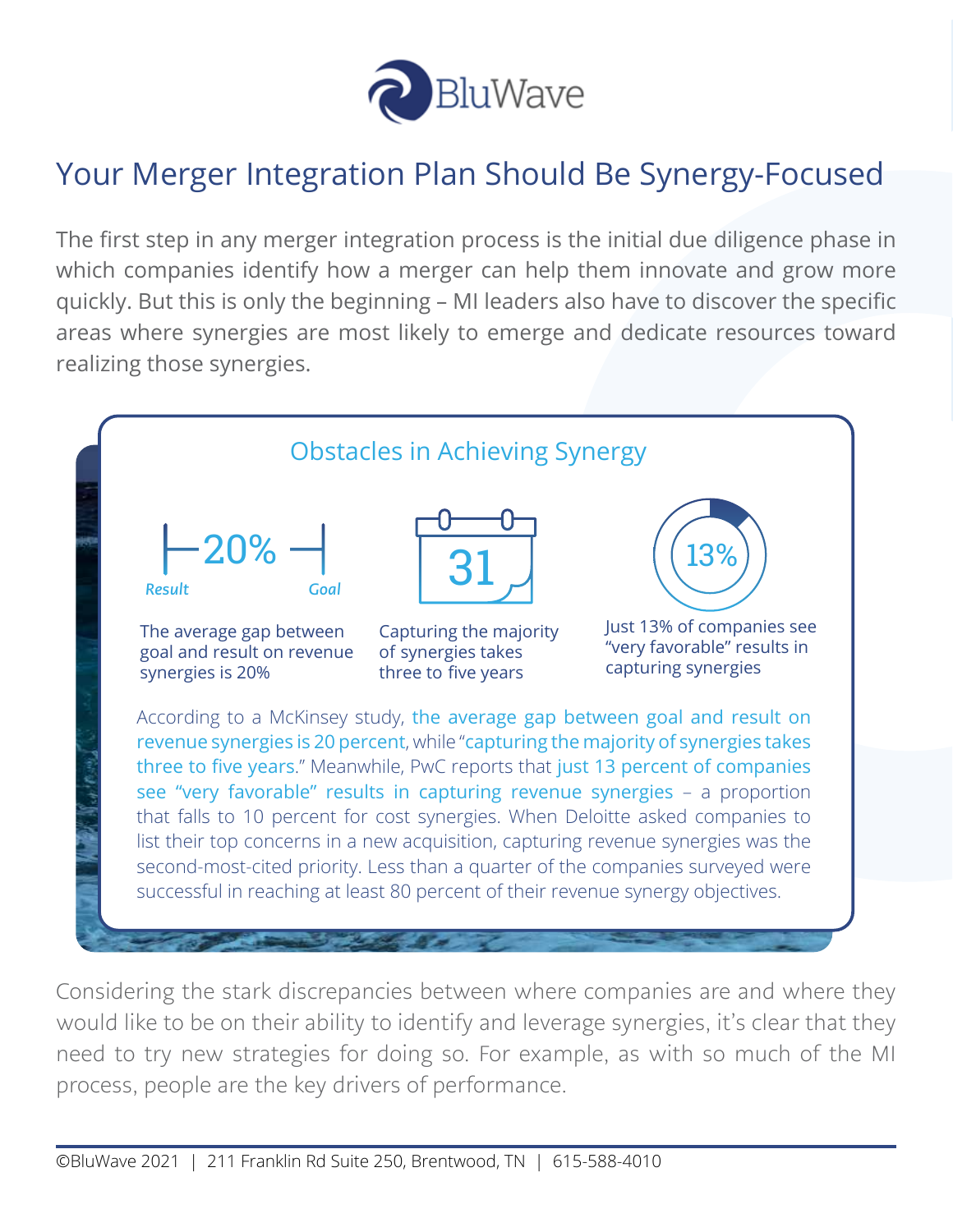40%1

PwC found that companies that involve integration teams early in the process are 40 percent more likely to see favorable results.



According to Deloitte, two of the top three "most critical success factors" are the existence of dedicated teams for integration and revenue synergy planning and execution. realizing those synergies.



Deloitte also reports that top-performing companies have clearly defined innovation priorities, which are then "used as key inputs for growth plans." When companies put the right MI plans in place and use specialized teams to carry out those plans, they'll be capable of seizing the synergies that their unique relationships have to offer.

## Cultural Alignment is Essential

The term "workplace culture" is often used to describe superficial characteristics like dress codes and workspaces, but it's much more fundamental than that. Culture encompasses everything from your company's values and mission to standards of behavior to how employees communicate and collaborate with one another. It's also the element that often comes under the most strain during the MI process, which is why companies have to make smooth cultural transitions a top priority.

According to McKinsey, 95 percent of executives "describe cultural fit as critical to the success of integration," while a quarter say a lack of cultural alignment is the main reason their MI process failed. Deloitte summarizes the consequences of failing to address cultural issues: "integration delays due to cultural inhibitors, a decline in productivity and innovation, or increased employee turnover." The possibility of increased turnover is a particularly salient concern when it comes to the maintenance of a healthy postmerger culture – according to PwC, the proportion of companies that report "significant success" in retaining employees fellmore than five-fold between 2010 and 2019.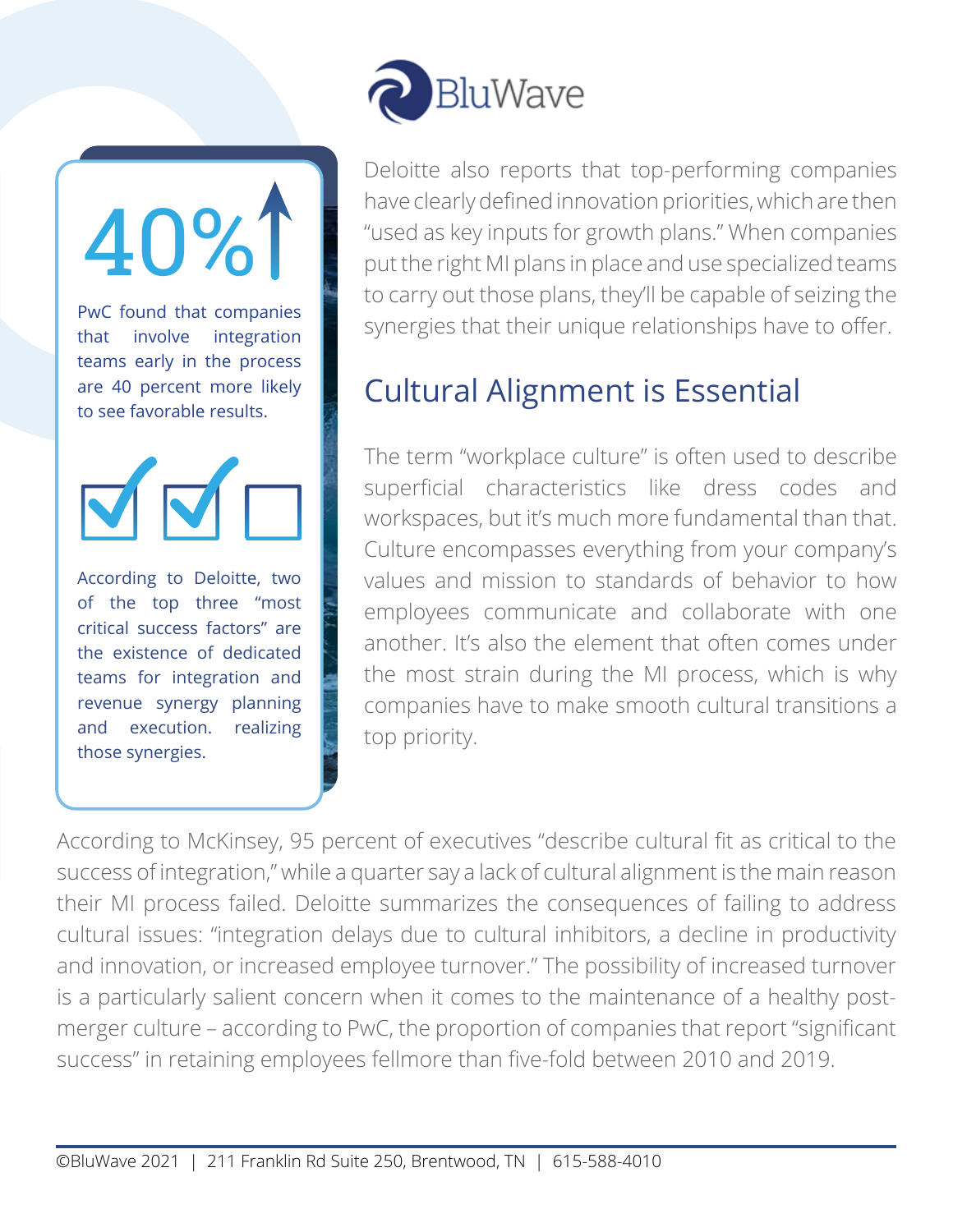

At the very beginning of the MI process, companies have to assess cultural fit. Next, it's vital to formulate an integration strategy with each company's unique cultural traits in mind. Companies need to have a thorough understanding of what sets them apart before they can outline the values and goals that bring them together. According to Gallup, just **27 percent of employees "strongly believe in their company's values**, and less than half strongly agree that they know what their organization stands for and what makes it different." This problem can be especially acute with a post-merger workforce when companies don't communicate their shared values early and often.

Just **50 percent of companies say culture is part of their change management program**. To make their MI processes as effective as they can be, this is an oversight companies have to address.



 $27\%$   $^{-}$  believe in their (50%) Just 27 percent of employees "strongly believe in their (Gallup)



50 percent of companies say culture is a part of their change management program (Gallup)

### Every Element of the Process Should Be People-Focused

From capturing synergies to developing a healthy culture, people are at the center of the MI process at every stage. A 2021 survey conducted by Bain & Company found that the top-cited MI challenge is "finding people with the right depth and breadth of experience." Other challenges include coordination, delegating the authority to make decisions, setting up team structures, and several other issues related to people management.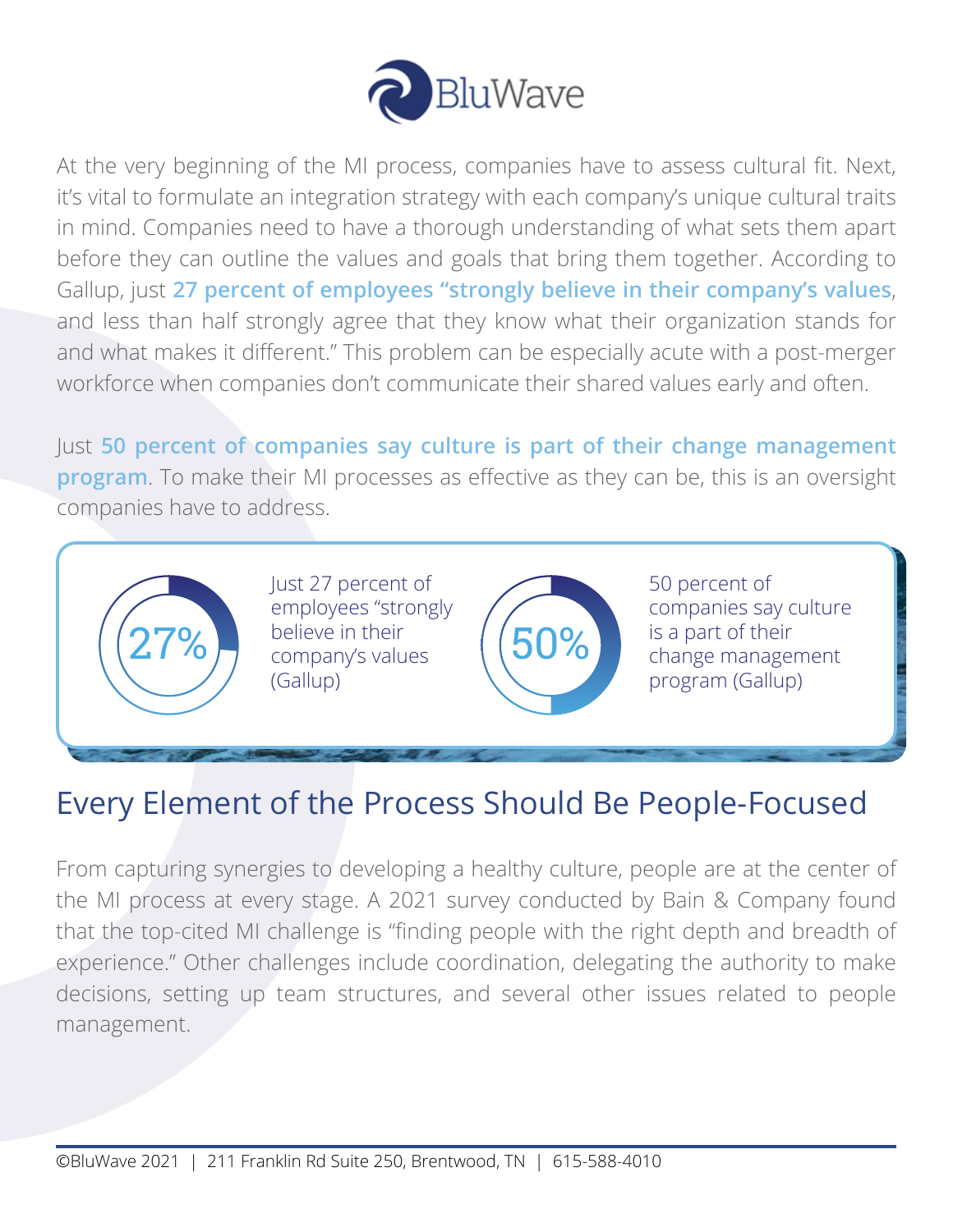

But companies can't just focus on building and organizing the right teams – they also have to make sure employees are engaged and happy. According to Gallup, just onethird of American employees say they're engaged at work. Some of the core elements of engagement include: when employees appreciate the company's mission and purpose, understand what's expected of them at work, and have opportunities to do what they do best. With those facts in mind, here are a few ways your MI process can be peoplefocused:

Use Third-Party Resources who can bring specialized expertise and an outsider's perspective to your transition. These specialists understand how to identify synergies that might be hard to spot for company leaders, as well as the importance of ensuring cultural fit and integration. 1.



#### Build your culture around the workplace of today and tomorrow.

The COVID-19 pandemic won't last forever, but it has permanently reshaped assumptions about where and how we work – for example, Gartner reports that 68 percent of executive teams are "reevaluating how the company culture reflects the new normal of remote or hybrid work." Remote work can be particularly useful for companies in the process of a merger, as it decreases overhead and allows teams to work together no matter where they are. However, companies have to recognize that remote work can also lead to a sense of disconnection and alienation, which is why they should schedule unstructured meetings, hold virtual events, and facilitate connections between new colleagues. 2.